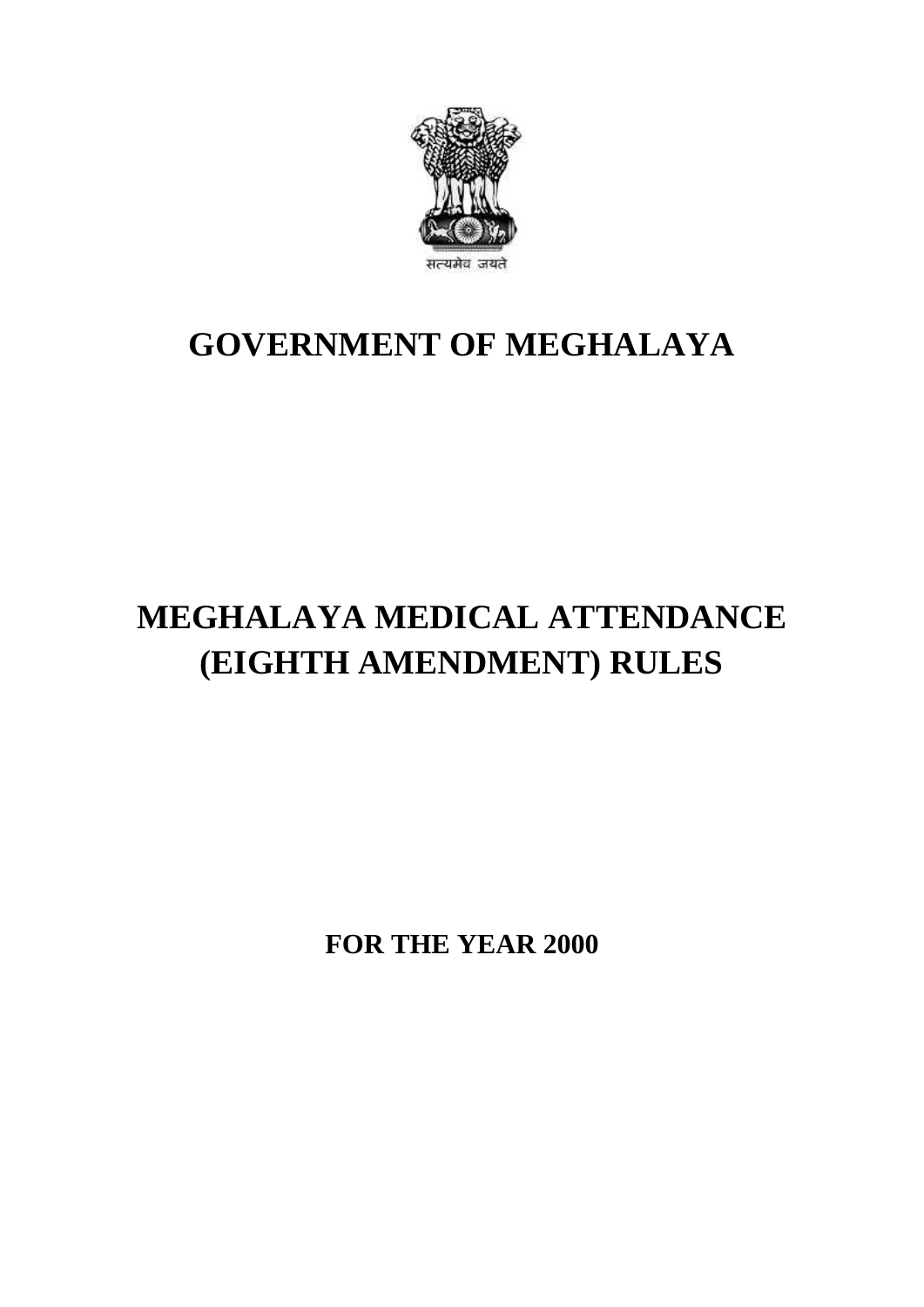## **GOVERNMENT OF MEGHALAYA HEALTH AND FAMILY WELFARE DEPARTMENT**

**….**

ORDERS BY THE GOVERNOR

#### **NOTIFICATION**

### The  $6^{th}$  January, 2000

NOTIFICATION<br>The 6<sup>th</sup> January, 2000<br>No. Health.136/80/Pt/174:- In exercise of the powers conferred by the proviso to Article 309<br>of the Constitution, the Governor of Meghalaya is pleased to make the following rules furthe to amend the Meghalaya Medical Attendance Rules, 1981, namely:- No. Health.136/80/Pt/174:- In exercise of the powers conferred by the proviso to Article 309<br>of the Constitution, the Governor of Meghalaya is pleased to make the following rules further<br>to amend the Meghalaya Medical Atte alth.136/80/Pt/174:- In exercise of the powers conferred by the<br>Constitution, the Governor of Meghalaya is pleased to make the<br>Ind the Meghalaya Medical Attendance Rules, 1981, namely:-<br>Short title and commencement – (1) T

(2) They shall come into force at once.

2. Addition of new clause to Sub-Rule (3) of Rule 10 – In Sub-Rule (3) of Rule 10 of the<br>Meghalaya Medical Attendance Rules, 1981, after Clause (ag), the following new (2) They shall come into force at once.<br>Addition of new clause to Sub-Rule (3) of Rule  $10 - \text{In Sub-Rule}$  (3) of Rule  $10$  of the<br>Meghalaya Medical Attendance Rules, 1981, after Clause (ag), the following new<br>clause (ah) shall clause (ah) shall be added, namely:- Addition of new clause to Sub-Rule (3) of Rule 10 – In Sub-Rule (3) of Rule 10 of<br>Meghalaya Medical Attendance Rules, 1981, after Clause (ag), the following n<br>clause (ah) shall be added, namely:-<br>"(ah) Madras Medical Missi

A.R. Khongwir, Deputy Secretary to the Govt. of Meghalaya, Health & Family Welfare Department.

….

# ....<br>Memo No.Health.136/80/Pt/174-A, Dt. Shillong, the 6<sup>th</sup> January, 2000<br>Copy forwarded to:-Memo No.Health.136/80/Pt/174-A,<br>Copy forwarded to:-

- 1) The Director of Printing & Stationery, Meghalaya, Shillong for publication in the Meghalaya Gazette. Meghalaya Gazette.
- 2000<br>2) The Director of Printing & Stationery, Meghalaya, Shillong for publication in the<br>Meghalaya Gazette.<br>2) The Director of Health Services, (MI)/(MCH & FW)/(Research) etc, Meghalaya,<br>Shillong. Shillong. 1) The Director of Printing & Statione<br>Meghalaya Gazette.<br>2) The Director of Health Services, (1<br>Shillong.<br>3) All Administrative Departments.<br>4) All Heads of Departments. Meghalaya Gazette.<br>
2) The Director of Health S<br>
Shillong.<br>
3) All Administrative Departn<br>
4) All Heads of Departments.
- 
-